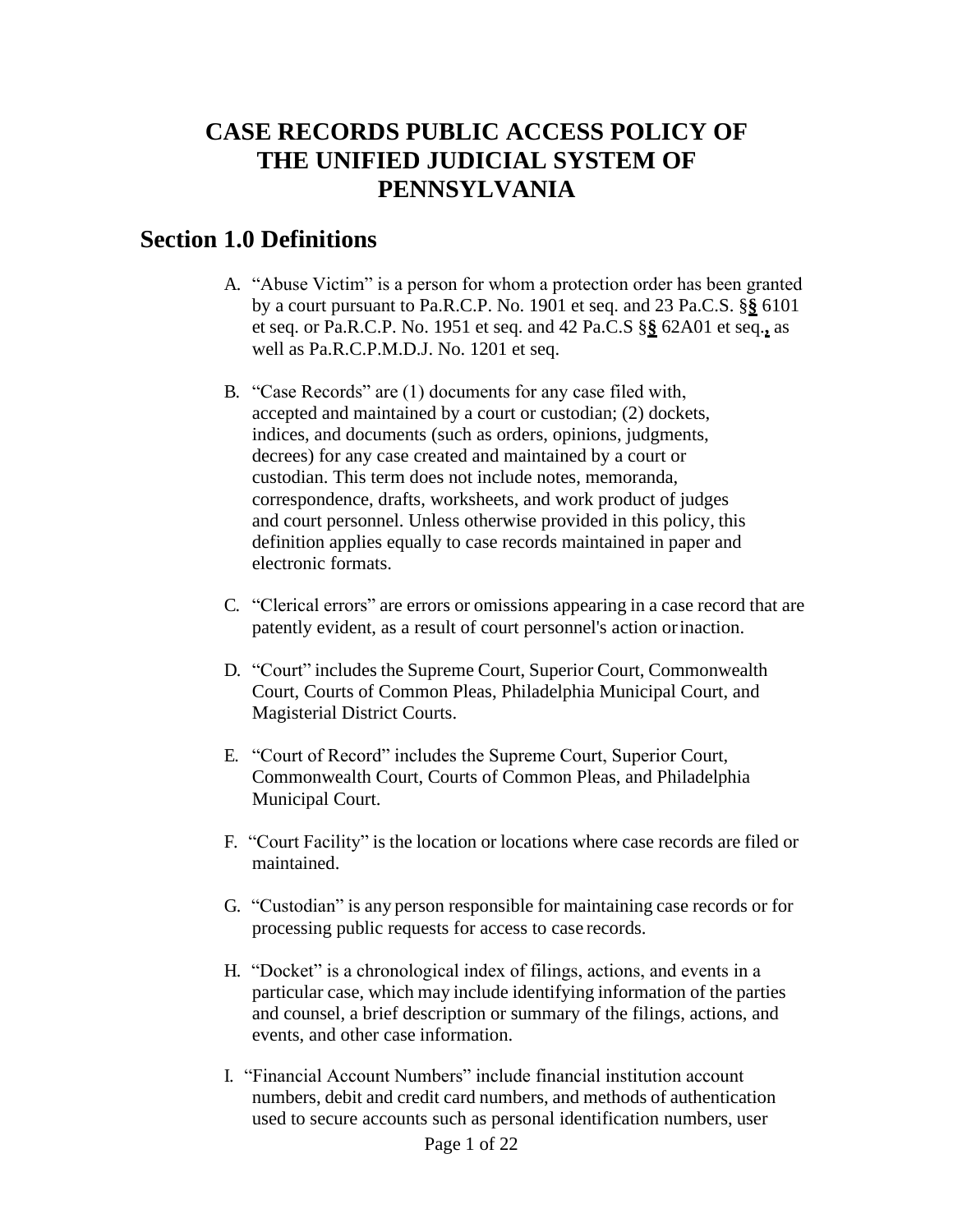names and passwords.

- J. "Financial Source Documents" are:
	- 1. Tax returns and schedules;
	- 2. W-2 forms and schedules including 1099 forms orsimilar documents;
	- 3. Wage stubs, earning statements, or other similar documents;
	- 4. Credit card statements;
	- 5. Financial institution statements;
	- 6. Check registers;
	- 7. Checks or equivalent; and
	- 8. Loan application documents.
- K. "Medical/psychological records" are records relating to the past, present, or future physical or mental health or condition of an individual.
- L. "Minor" is a person under the age of eighteen.
- M. "Party" is one who commences an action or against whom relief is sought in a matter.
- N. "Public" is any person, member of the media, business, non-profit entity, organization or association. The term does not include a party to a case; the attorney(s) of record in a case; Unified Judicial System officials or employees if acting in their official capacities; or any federal, state, or local government entity, and employees or officials of such an entity if acting in their official capacities.
- O. "Remote Access" is the ability to electronically search, inspect, print or copy information in a case record without visiting the court facility where the case record is maintained or available, or requesting the case record from the court or custodian pursuant to Section 4.0.

#### **COMMENTARY**

Regarding Subsection B, "documents for any case filed with, accepted and maintained by a court or custodian" are those not created by a court or custodian, such as pleadings and motions. Indices are tools for identifying specific cases.

Regarding Subsection C, examples of clerical errors are the docket entry links to the wrong document or court personnel misspells a name in the caption.

Regarding Subsection G, the definition of "custodian" includes clerks of court, prothonotaries, clerks of orphans' court and magisterial district judges, for example. The definition does not include those entities listed in Pa.R.A.P. 3191 who receive copies of briefs filed in an appellate court or a register of wills.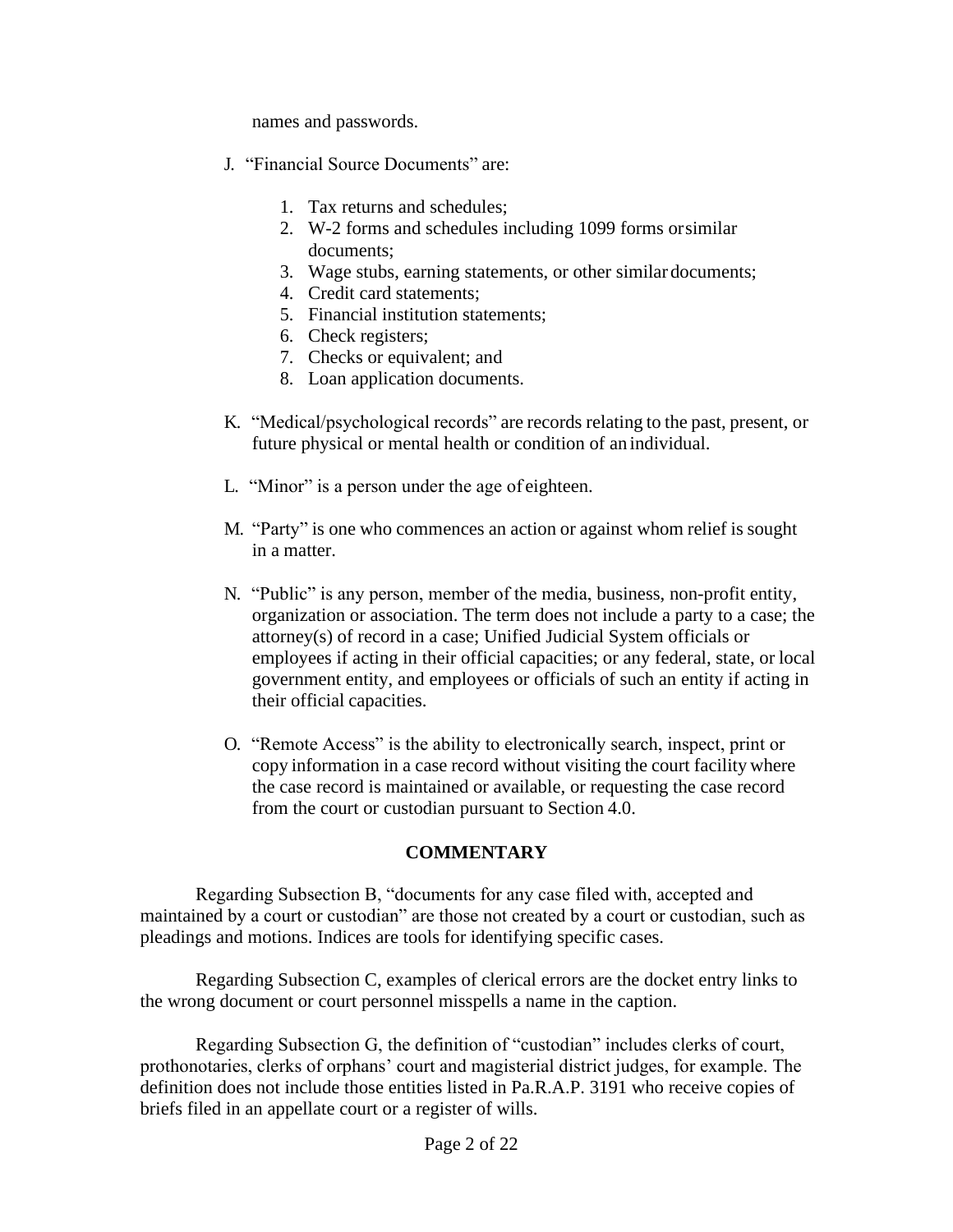Regarding Subsection K, this definition is derived from the definition of "health information" provided in 45 C.F.R. § 160.103 (HIPAA). Examples of case records that would fall within this exclusion are: drug and alcohol treatment records, psychological reports in custody matters, and DNA reports.

Regarding Subsection M, *amici curiae* are not parties. *See* Pa.R.A.P. 531.

Regarding Subsection N, Unified Judicial System officials or employees include: judicial officers and their personal staff, administrative staff and other central staff, prothonotaries, clerks of the courts, clerks of the orphans' court division, sheriffs, prison and correctional officials, and personnel of all the above.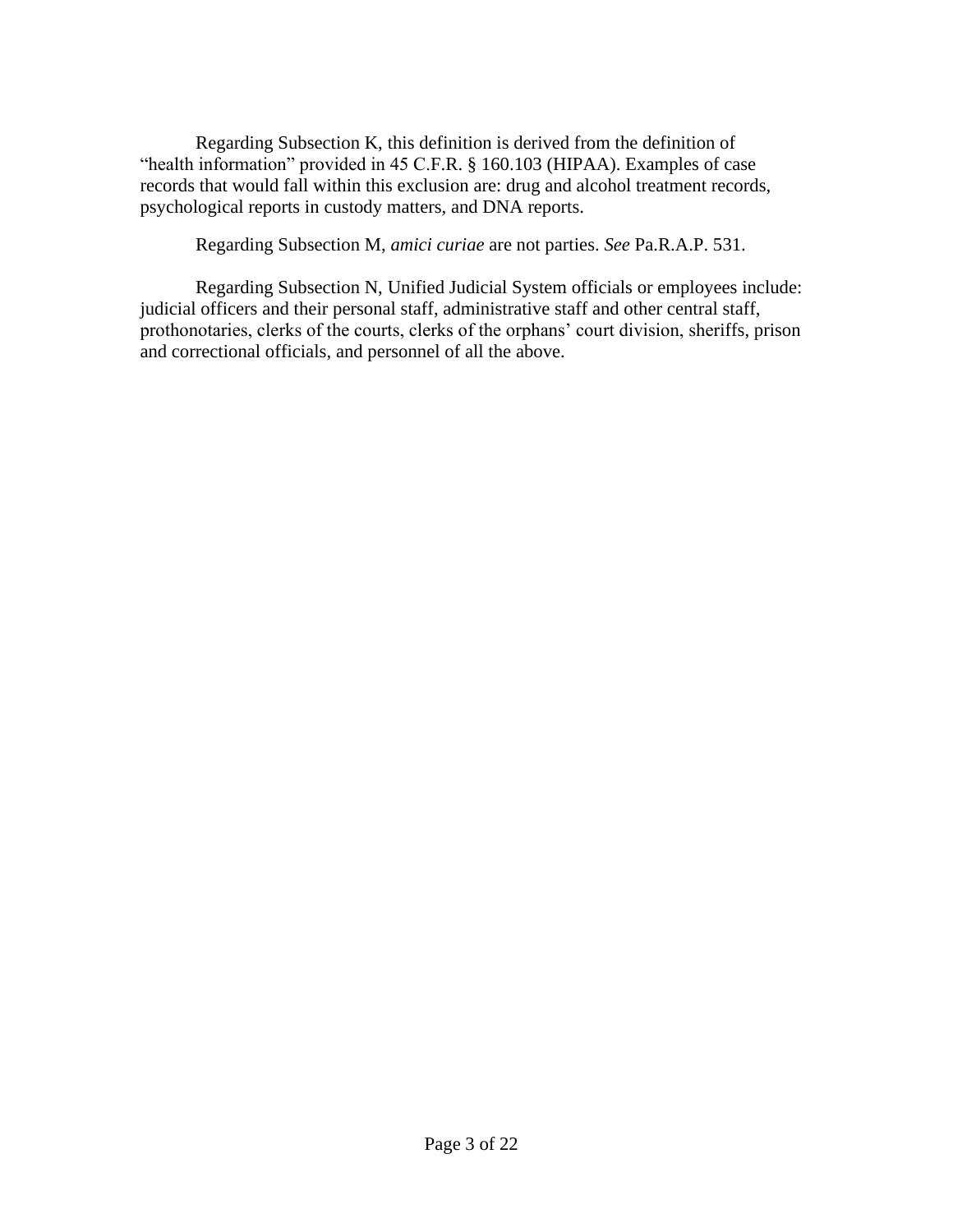## **Section 2.0 Statement of General Policy**

- A. This policy shall govern access by the public to caserecords.
- B. Security, possession, custody, and control of case records shall generally be the responsibility of the applicable custodian and designated staff.
- C. Facilitating access by the public shall not substantially impede the orderly conduct of court business.
- D. A court or custodian may not adopt more restrictive or expansive access protocols than provided for in this policy. Nothing in this policy requires a court or custodian to provide remote access to case records. However, if a court or custodian chooses to provide remote access to any of its case records, access shall be provided in accordance with Section 10.0.

#### **COMMENTARY**

The *Electronic Case Record Public Access Policy of the Unified Judicial System of Pennsylvania* provides for access to the statewide case management systems' web docket sheets and requests for bulk data.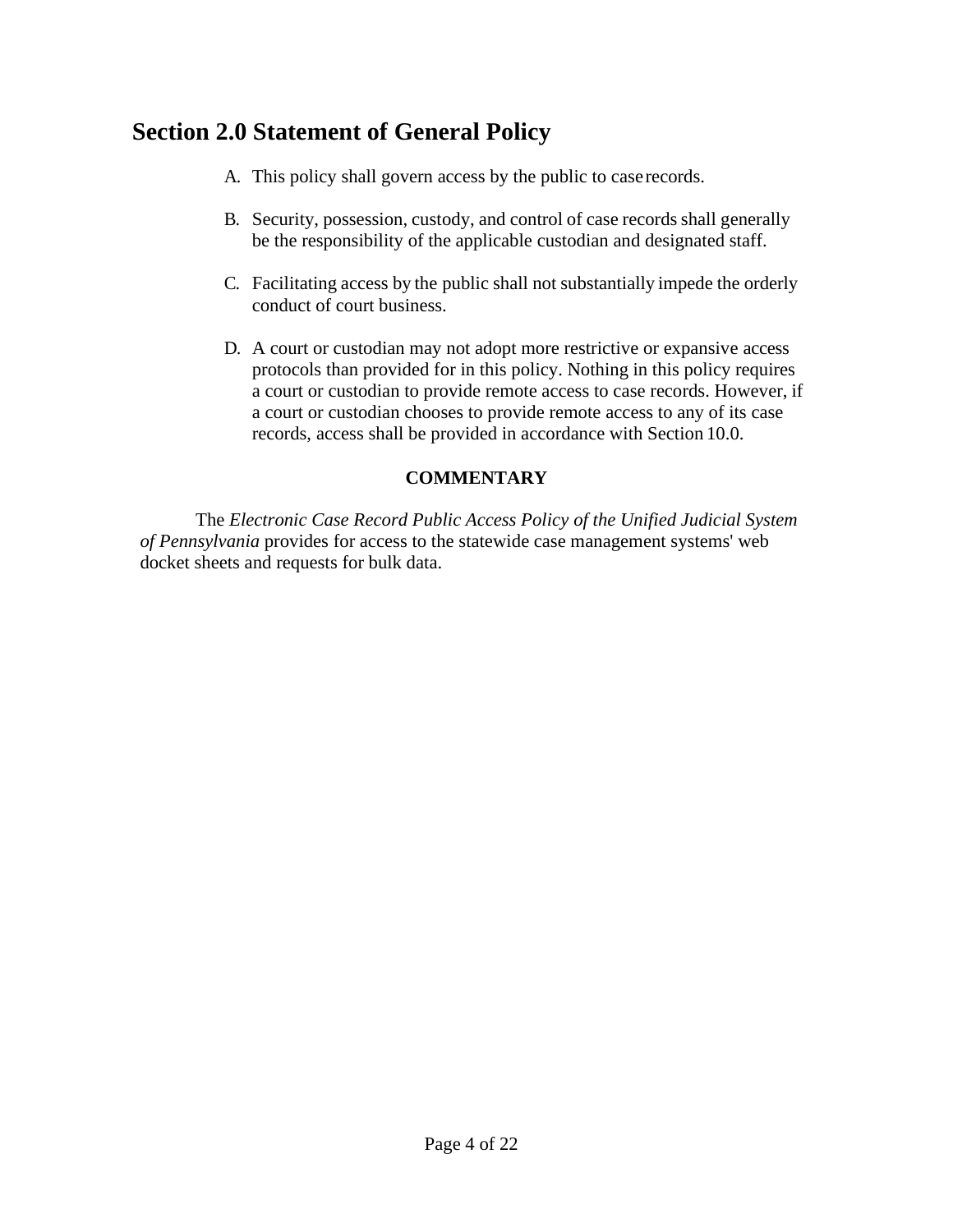# **Section 3.0 Access to Case Records**

All case records shall be open to the public in accordance with this policy.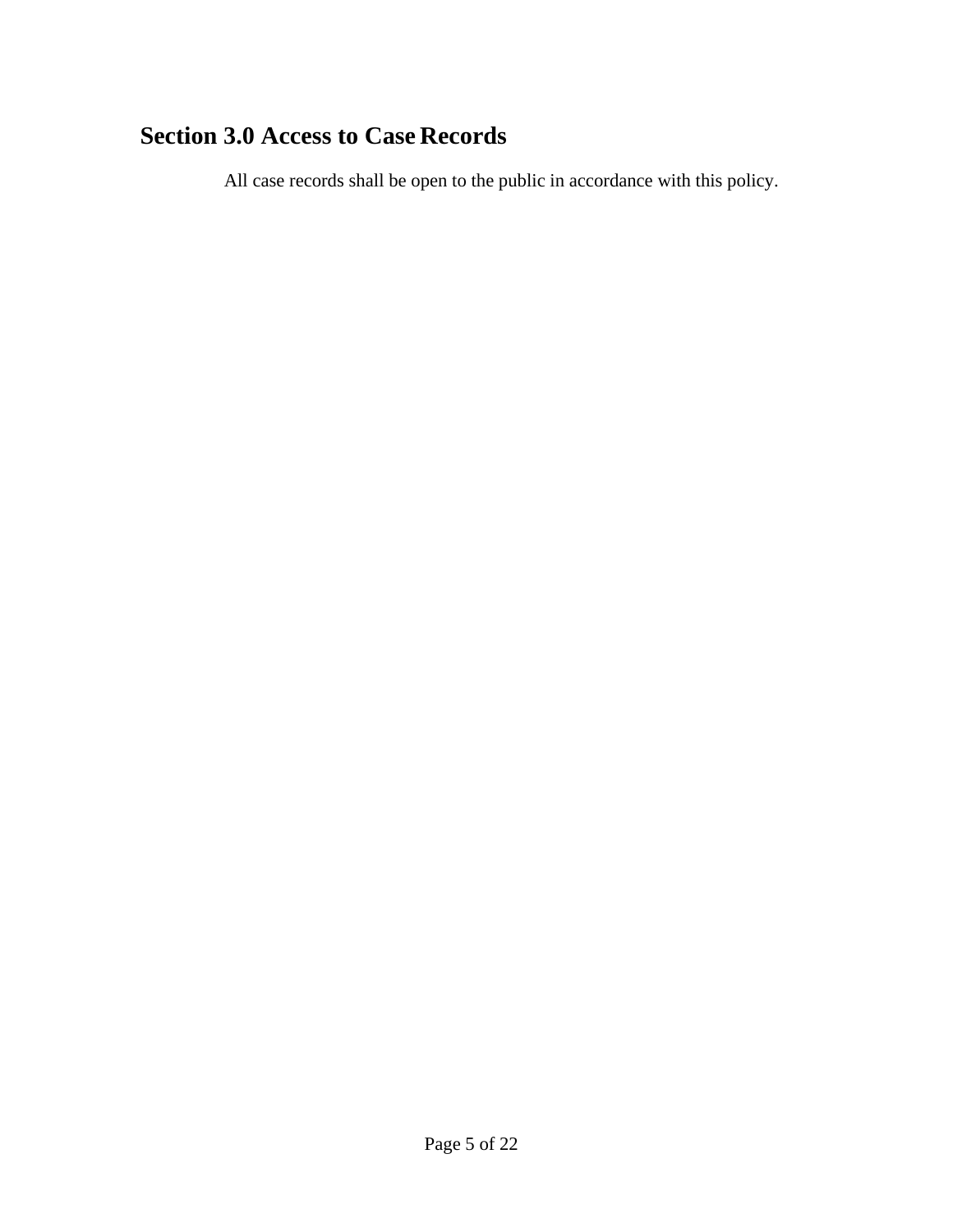### **Section 4.0 Requesting Access to Case Records**

- A. When desiring to inspect or copy case records, a member of the public shall make an oral request to the applicable custodian, unless otherwise provided by a local rule or an order issued by a court of record.
- B. When the information that is the subject of the request is complex or voluminous, the custodian may require a written request. If the requestor does not submit a written request when required, access may be delayed until the written request is submitted or a time when an individual designated by the custodian is available to monitor such access to ensure the integrity of the case records is maintained.
- C. Requests shall identify or describe the records sought with specificity to enable the custodian to ascertain which records are being requested.

### **COMMENTARY**

Public access requests to the courts and custodians are routinely straightforward and often involve a limited number of records. Therefore, artificial administrative barriers should not be erected so as to inhibit making these requests in an efficient manner.

This policy provides the courts and custodians latitude to establish appropriate administrative protocols for viewing/obtaining case records remotely. However, the definition of "remote access" in Section 1.0 clarifies that a request under this section is neither necessary nor expected under this policy.

Nonetheless, Subsection B provides a custodian with the flexibility to require that a more complex request be submitted in writing to avoid misunderstandings and errors that can often result in more time being expended to provide the requested information than is necessary. This approach is not novel; submission of a written request form has been a longstanding practice under the Unified Judicial System's *Electronic Case Record Public Access Policy of the Unified Judicial System of Pennsylvania*.

Subsection C does not require a requestor to identify a case by party or case number in order to have access to the files, but the request shall clearly identify or describe the records requested so that court personnel can fulfill the request.

Written requests should be substantially in the format designed and published by the Administrative Office of Pennsylvania Courts.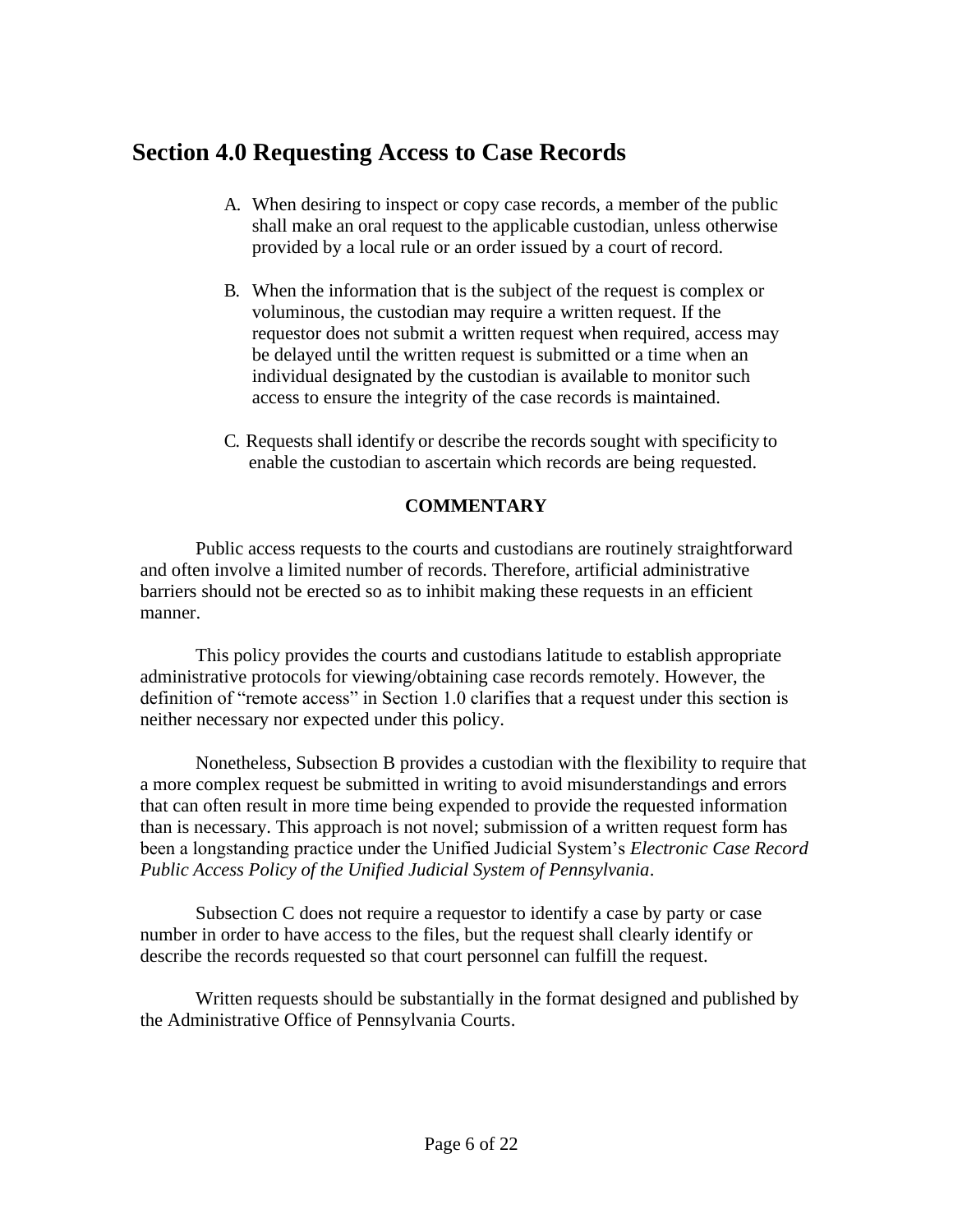### **Section 5.0 Responding to Requests for Access to Case Records**

- A. A custodian shall fulfill a request for access to case records as promptly as possible under the circumstances existing at the time of the request.
- B. If a custodian cannot fulfill the request promptly or at all, the custodian shall inform the requestor of the specific reason(s) why access to the information is being delayed or denied.
- C. If a custodian denies a written request for access, the denial shall be in writing.
- D. Except as provided in Subsection E, relief from a custodian's written denial may be sought by filing a motion or application with the court for which the custodian maintains the records.
- E. Relief from a magisterial district court may be sought by filing an appeal with the president judge of the judicial district or the president judge's designee. Relief from a written denial by the Philadelphia Municipal Court may be sought by filing a motion with the president judge of Philadelphia Municipal Court or the president judge's designee.

### **COMMENTARY**

Given that most public access requests for case records are straightforward and usually involve a particular case or matter, custodians should process the same in an expeditious fashion.

There are a number of factors that can affect how quickly a custodian may respond to a request. For example, the custodian's response may be slowed if the request is vague, involves retrieval of a large number of case records, or involves information that is stored off-site. Ultimately, the goal is to respond timely to requests for case records.

In those unusual instances in which access to the case records cannot be granted in an expeditious fashion, the custodian shall inform the requestor of the specific reason(s) why access to the information is being delayed or denied, which may include:

- the request involves such voluminous amounts of information that the custodian is unable to fulfill the same without substantially impeding the orderly conduct of the court or custodian's office;
- records in closed cases are located at an off-site facility;
- a particular file is in use by a judge or court staff. If a judge or court staff needs the file for an extended period of time, special procedures should be considered, such as making a duplicate file that is always available for public inspection;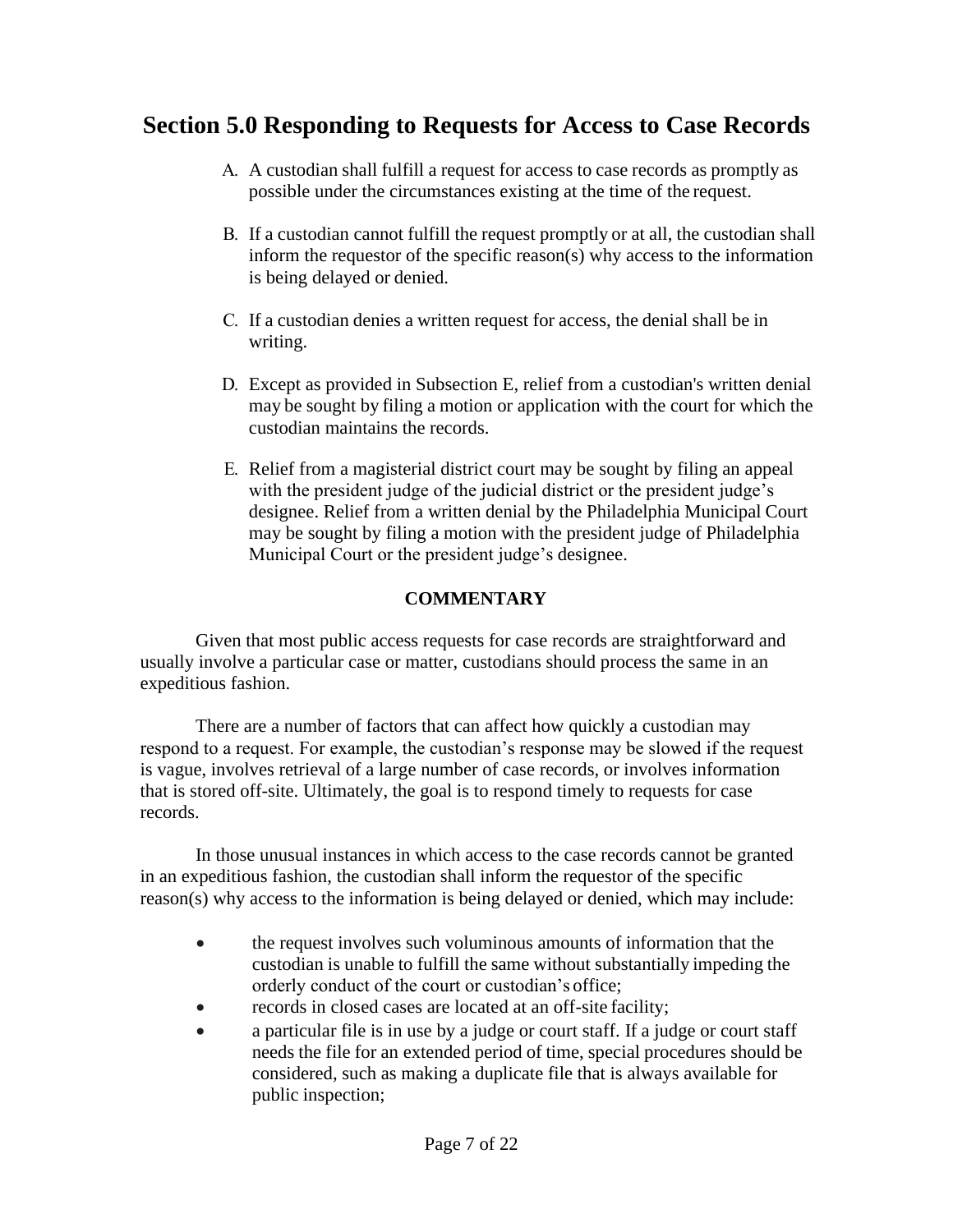- the requestor failed to pay the appropriate fees, as established pursuant to Section 6.0 of this policy, associated with the request;
- the requested information is restricted from access pursuant to applicable authority, or any combination of factors listed above.

With respect to Subsection D, an aggrieved party may seek relief from a denial of a written request for access consistent with applicable authority (for example, in an appellate court, Pa.R.A.P. 123 sets forth procedures for applications for relief under certain circumstances, or pertinent motion practice at the trial court level).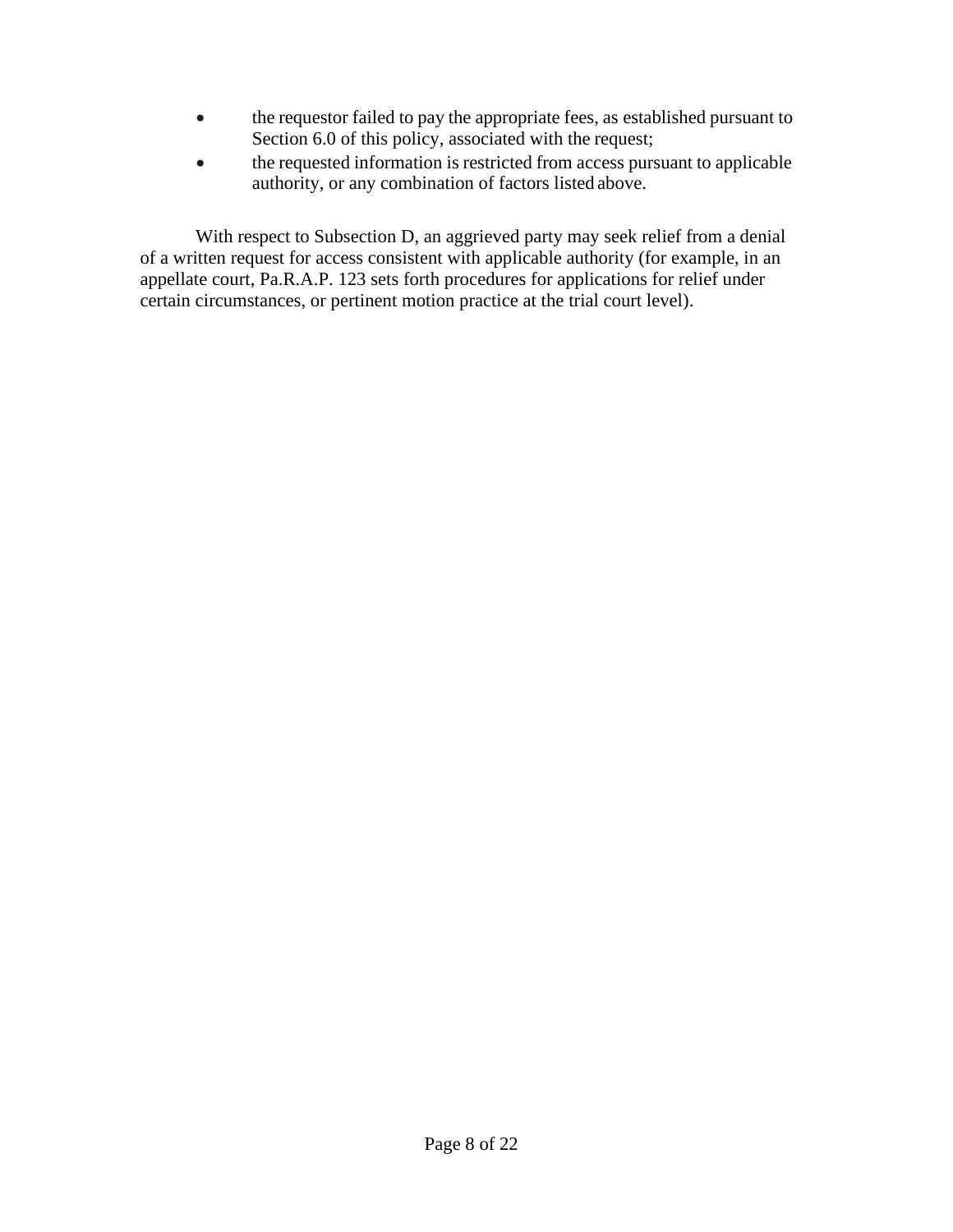### **Section 6.0 Fees**

- A. Unless otherwise provided by applicable authority, fees for duplication by photocopying or printing from electronic media or microfilm shall not exceed \$0.25 per page.
- B. Except as provided in Subsection C, a custodian shall establish a fee schedule that is (1) posted in the court facility in an area accessible to the public, and (2) posted on the custodian's website.
- C. Any fee schedule for a magisterial district court shall be established by the president judge of the judicial district by local rule pursuant to Pa.R.J.A. No. 103(c). The fee schedule shall be publicly posted in an area accessible to the public.

#### **COMMENTARY**

Reasonable fees may be imposed for providing public access to case records pursuant to this policy and in accordance with applicable authority. This section does not authorize fees for viewing records that are stored at the court facility.

To the extent that the custodian is not the court, approval of the fee schedule by the court may be necessary.

An example of applicable authority setting forth photocopying fees is 42 Pa.C.S. § 1725(c)(1)(ii) that provides the Clerk of Orphans' Court of the First Judicial District shall charge \$3 per page for a copy of any record. *See also* 42 P.S. § 21032.1 (providing authority for the establishment of fees in orphans' court in certain judicial districts). In addition, the copying fees for appellate court records are provided for in 204 Pa. Code § 155.1. However, copies of most appellate court opinions and orders are available for free on the Unified Judicial System's website, [www.pacourts.us.](http://www.pacourts.us/)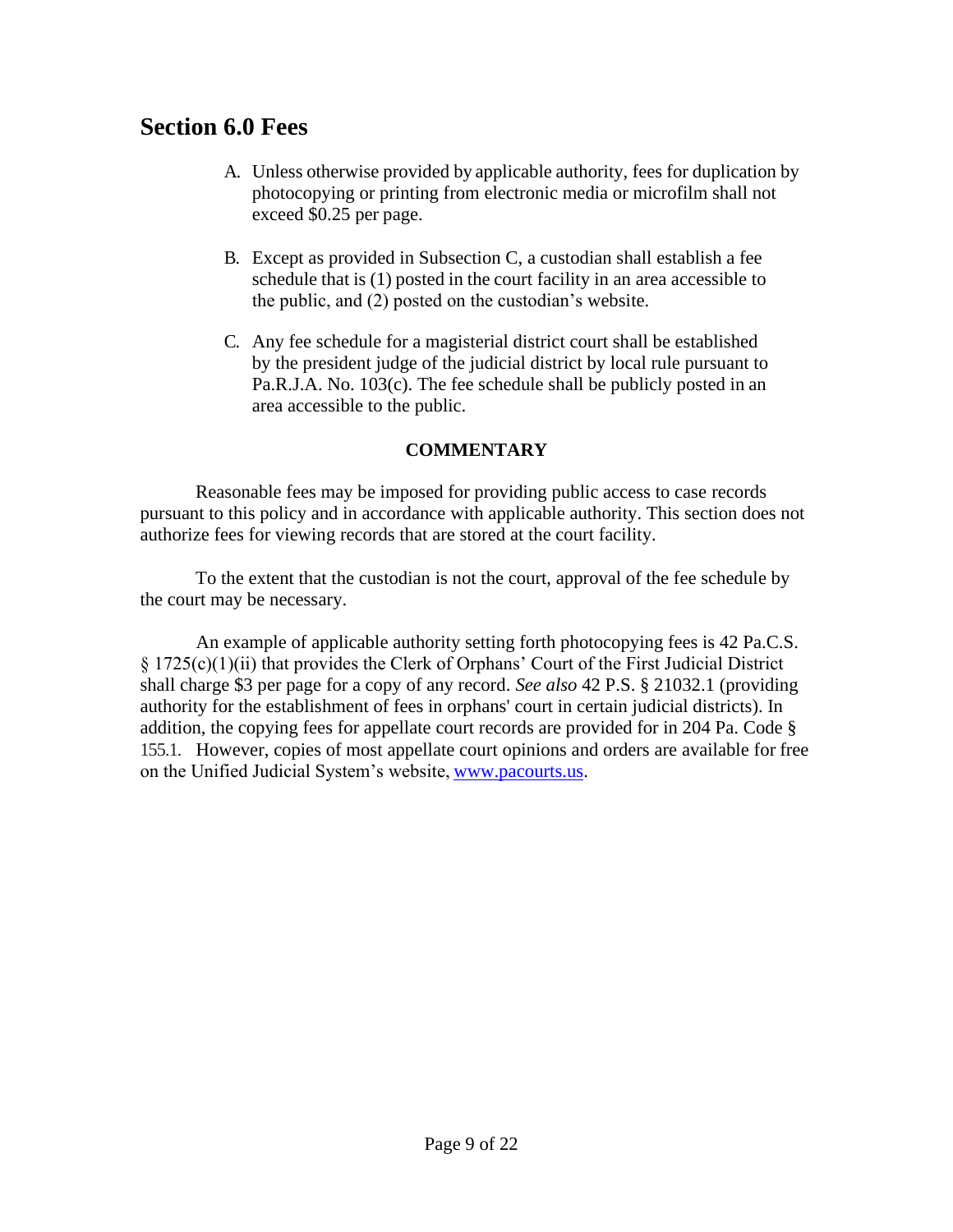## **Section 7.0 Confidential Information**

- A. The following information is confidential and shall not be included in any document filed with a court or custodian, except on a Confidential Information Form filed contemporaneously with the document **[or as provided in Subsection C]**:
	- 1. Social Security Numbers;
	- 2. Financial Account Numbers, except an active financial account number may be identified by the last four digits when the financial account is the subject of the case and cannot otherwise be identified;
	- 3. Driver License Numbers;
	- 4. State Identification (SID) Numbers;
	- 5. Minors' names and dates of birth except when a minor is charged as a defendant in a criminal matter (see 42 Pa.C.S. § 6355); and
	- 6. Abuse victim's address and other contact information,including employer's name, address and work schedule, in family court actions as defined by Pa.R.C.P. No. 1931(a), except for victim's name.

This section is not applicable to cases that are sealed or exempted from public access pursuant to applicable authority.

- B. The Administrative Office of Pennsylvania Courts shall design and publish the Confidential Information Form.
- **C. [Instead of using the Confidential Information Form, a court of record may adopt a rule or order permitting the filing of any document in two versions, a "Redacted Version" and "Unredacted Version." The "Redacted Version" shall not include any information set forth in Subsection A, while the "Unredacted Version" shall include the information. Redactions must be made in a manner that is visibly evident to the reader. This Subsection is not applicable to filings in a magisterial district court.] Reserved.**
- D. Parties and their attorneys shall be solely responsible for complying with the provisions of this section and shall certify their compliance to the court. The certification that shall accompany each filing shall be substantially in the following form: "I certify that this filing complies with the provisions of the *Case Records Public Access Policy of the Unified Judicial System of Pennsylvania* that require filing confidential information and documents differently than non-confidential information and documents." The certification language may be inserted in the document to be filed, thereby obviating the need for a separate certification form.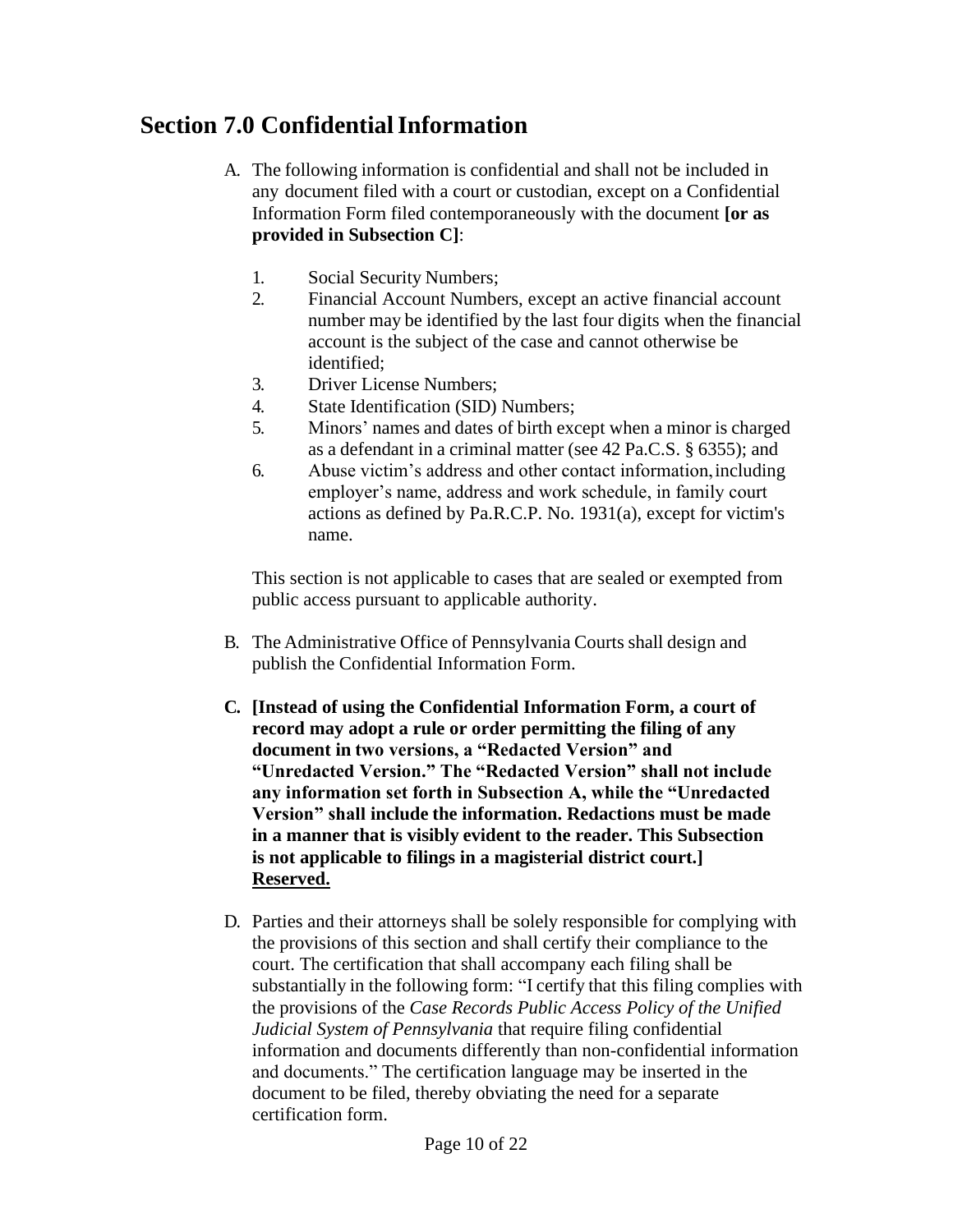- E. A court or custodian is not required to review or redact any filed document for compliance with this section. A party's or attorney's failure to comply with this section shall not affect access to case records that are otherwise accessible.
- F. If a filed document fails to comply with the requirements of this section,a court of record may, upon motion or its own initiative, with or without a hearing, order the filed document sealed, redacted, amended or any combination thereof. A court of record may impose sanctions, including costs necessary to prepare a compliant document for filing in accordance with applicable authority.
- G. If a filed document fails to comply with the requirements of this section, a magisterial district court may, upon request or its own initiative, with or without a hearing, order the file**d** document redacted, amended or both.
- H. This section shall apply to all documents for any case filed with a court or custodian on or after the effective date of this policy.

#### **COMMENTARY**

This section is not applicable to cases that are sealed or exempted from public access pursuant to applicable authority, for example, cases filed under the Juvenile Act that are already protected by 42 Pa.C.S. § 6307, and Pa.Rs.J.C.P. 160 and 1160.

Attorneys are reminded that Rules 1.1 and 1.6 of the Rules of Professional Conduct require familiarity and compliance with this policy.

While Pa.R.C.P. No. 1931 is suspended in most judicial districts, the reference to the rule is merely for definitional purposes.

Unless constrained by applicable authority, court personnel and jurists are advised to refrain from inserting confidential information in court-generated case records (e.g., orders, notices) when inclusion of such information is not essential to the resolution of litigation, appropriate to further the establishment of precedent or the development of law, or necessary for administrative purposes. For example, if a court's opinion contains confidential information and, therefore, must be sealed or heavily redacted to avoid release of such information, this could impede the public's access to court records and ability to understand the court's decision.

**[Whether] When** using a Confidential Information Form **[or filing a redacted and unredacted version of a document in a court of record]**, the drafter shall indicate where in the document confidential information has been omitted **by use of an alternative reference**. For example, the drafter could insert minors' initials in the document, while listing full names on the Confidential Information Form. If more than one child has the same initials, a different moniker should be used (e.g., child one, child two, etc.). The Confidential Information Form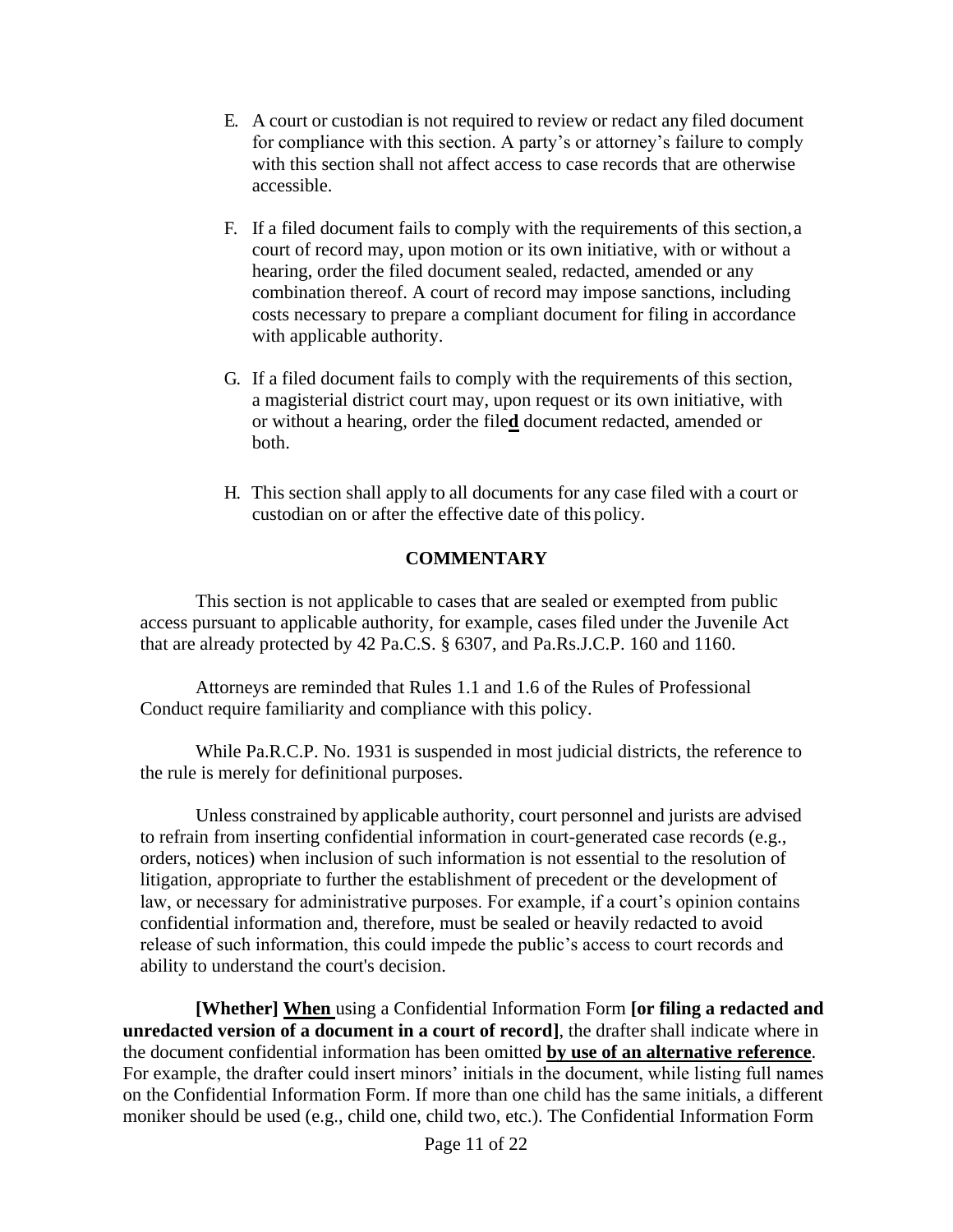published by the Administrative Office of Pennsylvania Courts includes alternative references that should be used by the drafter.

**[The option to file a redacted and unredacted version of a document does not apply to filings in a magisterial district court.]** Most filings in magisterial district courts are completed on statewide forms designed by the Administrative Office of Pennsylvania Courts. Safeguarding the information set forth in this Section for magisterial district courts is achieved through the use of a Confidential Information Form **[(see Subsection A)]** in tandem with other administrative protocols (e.g., a public access copy page that shields confidential information was added to the citation form set).

With regard to Subsection D, the certification of compliance is required whether documents are filed in paper form or via an e-filing system. Moreover, the certification is required on every document filed with a court or custodian regardless of whether the filing contains "confidential information" requiring safeguarding under this policy. The certification is included on many forms that parties and attorneys file with the magisterial district courts. For documents e-filed through PACFile, available in the appellate courts and some common pleas courts, the filer can certify compliance by checking a box. In addition, the Administrative Office of Pennsylvania Courts included the certification **on**  the Confidential Information Form**,** as well as created a sample stand-alone certification form that parties and attorneys may use or simply incorporate the language into their filed documents. This form may be found on the Unified Judicial System's website, [www.pacourts.us.](http://www.pacourts.us/)

With regard to Subsection E, a court or custodian is not required to review or redact documents filed by a party or attorney for compliance with this section. However, such activities are not prohibited.

With regard to Subsection F, any party may make a motion to the court of record to cure any defect(s) in any filed document that does not comport with this section**.**

With regard to Subsection G, any party may file a request form designed and published by the Administrative Office of Pennsylvania Courts with a magisterial district court when there is an allegation that a filing was made with that court that does not comply with this policy.

**With regard to Subsection H, the policy was amended in 2021 to implement the Confidential Information Form as the single statewide method to safeguard the information identified in Subsection A. Prior to this amendment, an appellate or trial court could permit the filing of any document in two versions, a "Redacted Version" and "Unredacted Version," rather than require the use of the Confidential Information Form.**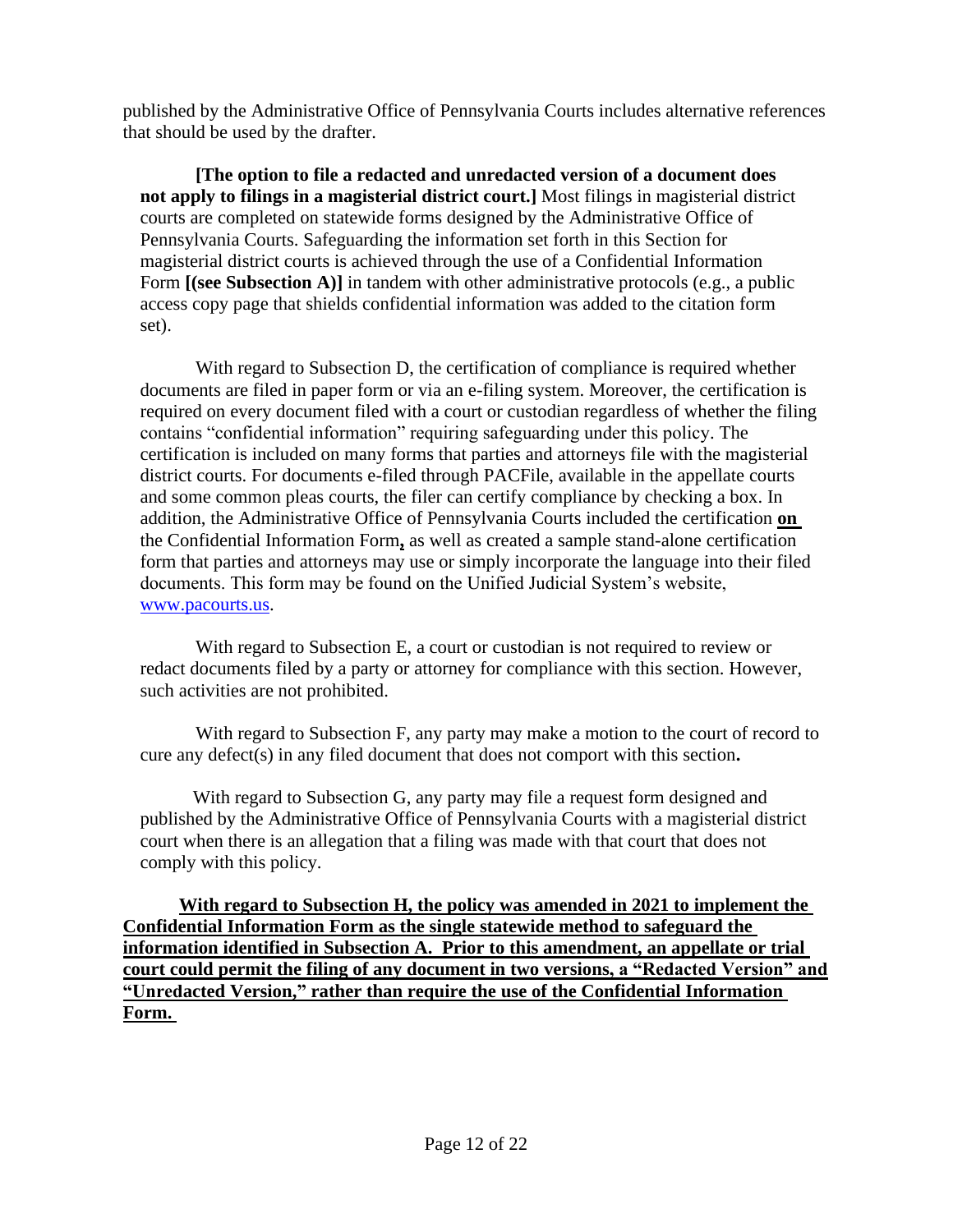### **Section 8.0 Confidential Documents**

- A. The following documents are confidential and shall be filed with a court or custodian under a cover sheet designated "Confidential Document Form":
	- 1. Financial Source Documents;
	- 2. Minors' educational records;
	- 3. Medical/Psychological records;
	- 4. Children and Youth Services' records;
	- 5. Marital Property Inventory and Pre-Trial Statement as provided in Pa.R.C.P. No. 1920.33;
	- 6. Income and Expense Statement as provided in Pa.R.C.P.No. 1910.27(c); and
	- 7. Agreements between the parties as used in 23 Pa.C.S.§3105.

This section is not applicable to cases that are sealed or exempted from public access pursuant to applicable authority.

- B. The Administrative Office of Pennsylvania Courts shall design and publish the Confidential Document Form.
- C. Confidential documents submitted with the Confidential Document Form shall not be accessible to the public, except as ordered by a court. However, the Confidential Document Form or a copy of it shall be accessible to the public.
- D. Parties and their attorneys shall be solely responsible for complying with the provisions of this section and shall certify their compliance to the court. The certification that shall accompany each filing shall be substantially in the following form: "I certify that this filing complies with the provisions of the *Case Records Public Access Policy of the Unified Judicial System of Pennsylvania* that require filing confidential information and documents differently than non-confidential information and documents." The certification language may be inserted in the document to be filed, thereby obviating the need for a separate certification form.
- E. A court or custodian is not required to review any filed document for compliance with this section. A party's or attorney's failure to comply with this section shall not affect access to case records that are otherwise accessible.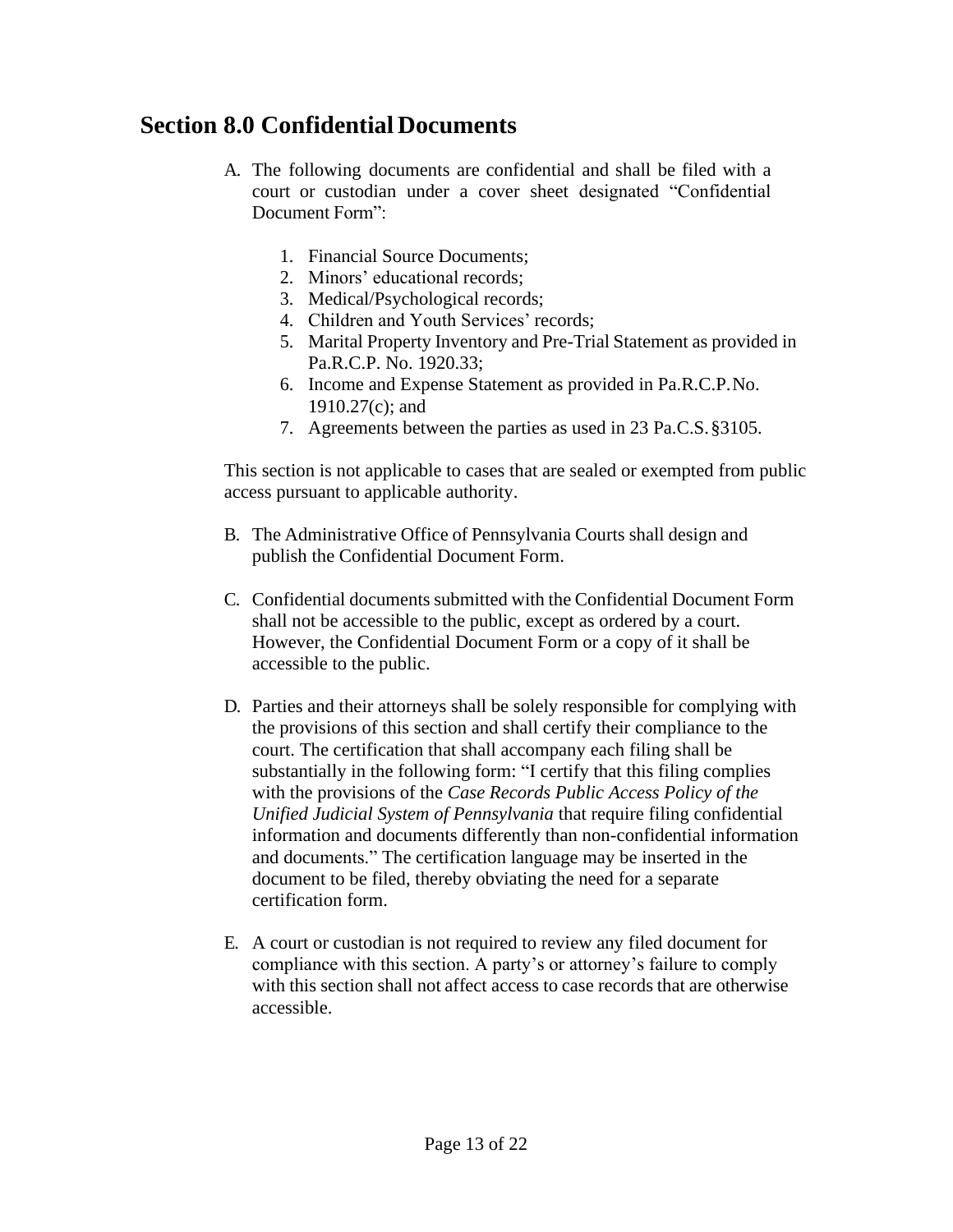- F. If confidential documents are not submitted with the Confidential Document Form, a court of record may, upon motion or its own initiative, with or without a hearing, order that any such documents be sealed. A court of record may also impose appropriate sanctions for failing to comply with this section.
- G. If a filed document fails to comply with the requirements of this section,a magisterial district court may, upon request or its own initiative, with or without a hearing, order that any such documents be sealed.
- H. This section shall apply to all documents for any case filed with a court or custodian on or after the effective date of this policy.

#### **COMMENTARY**

This section is not applicable to cases that are sealed or exempted from public access pursuant to applicable authority, such as Juvenile Act cases pursuant to 42 Pa.C.S. § 6307, and Pa.Rs.J.C.P. 160 and 1160.

Attorneys are reminded that Rules 1.1 and 1.6 of the Rules of Professional Conduct require familiarity and compliance with this policy.

Unless constrained by applicable authority, court personnel and jurists are advised to refrain from attaching confidential documents to court-generated case records (e.g., orders, notices) when inclusion of such information is not essential to the resolution of litigation, appropriate to further the establishment of precedent or the development of law, or necessary for administrative purposes. For example, if a court's opinion contains confidential information and, therefore, must be sealed or heavily redacted to avoid release of such information, this could impede the public's access to court records and ability to understand the court's decision.

Examples of "agreements between the parties" as used in Subsection  $(A)(7)$ include the following types of agreements: marital settlement, post-nuptial, prenuptial, and property settlement. See 23 Pa.C.S. § 3105 for more information about agreements between parties.

With regard to Subsection D, the certification of compliance is required whether documents are filed in paper form or via an e-filing system. Moreover, the certification is required on every document filed with a court or custodian regardless of whether the filing contains a "confidential document" requiring safeguarding under this policy. The certification is included on many forms that parties and attorneys file with the magisterial district courts. For documents e-filed through PACFile, available in the appellate courts and some common pleas courts, the filer can certify compliance by checking a box. In addition, the Administrative Office of Pennsylvania Courts included the certification on the Confidential Document Form**,** as well as created a sample stand-alone certification form that parties and attorneys may use or simply incorporate the language into their filed documents. This form may be found on the Unified Judicial System's website,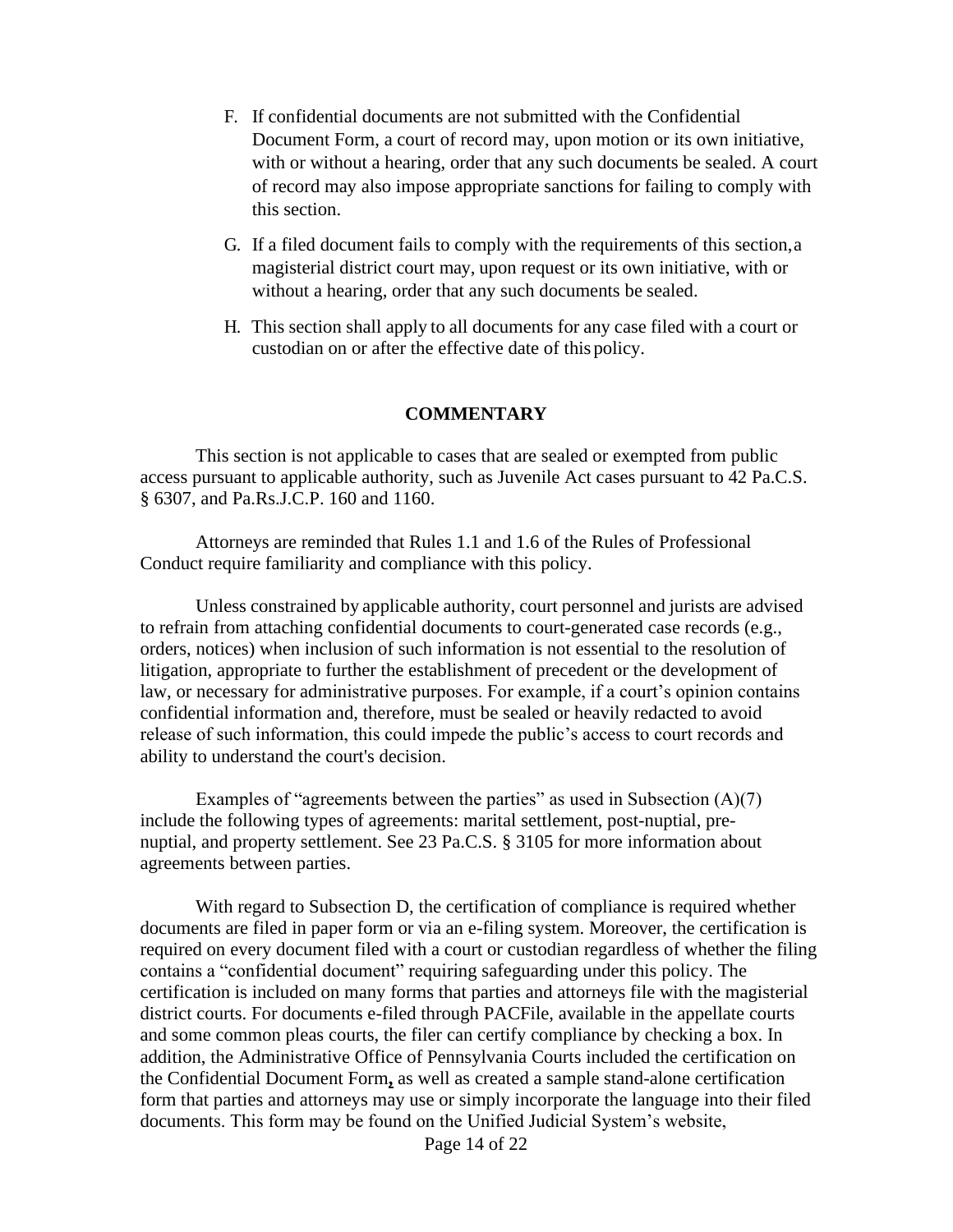#### [www.pacourts.us.](http://www.pacourts.us/)

With regard to Subsection E, if the party or party's attorney fails to use a cover sheet designated "Confidential Document Form" when filing a document deemed confidential pursuant to this section, the document may be released to the public.

With regard to Subsection F**,** any party may make a motion to the court of record to cure any defect(s) in any filed document that does not comport with this section.

With regard to Subsection G, any party may file a request form designed and published by the Administrative Office of Pennsylvania Courts with a magisterial district court when there is an allegation that a filing was made with that court that does not comply with this policy.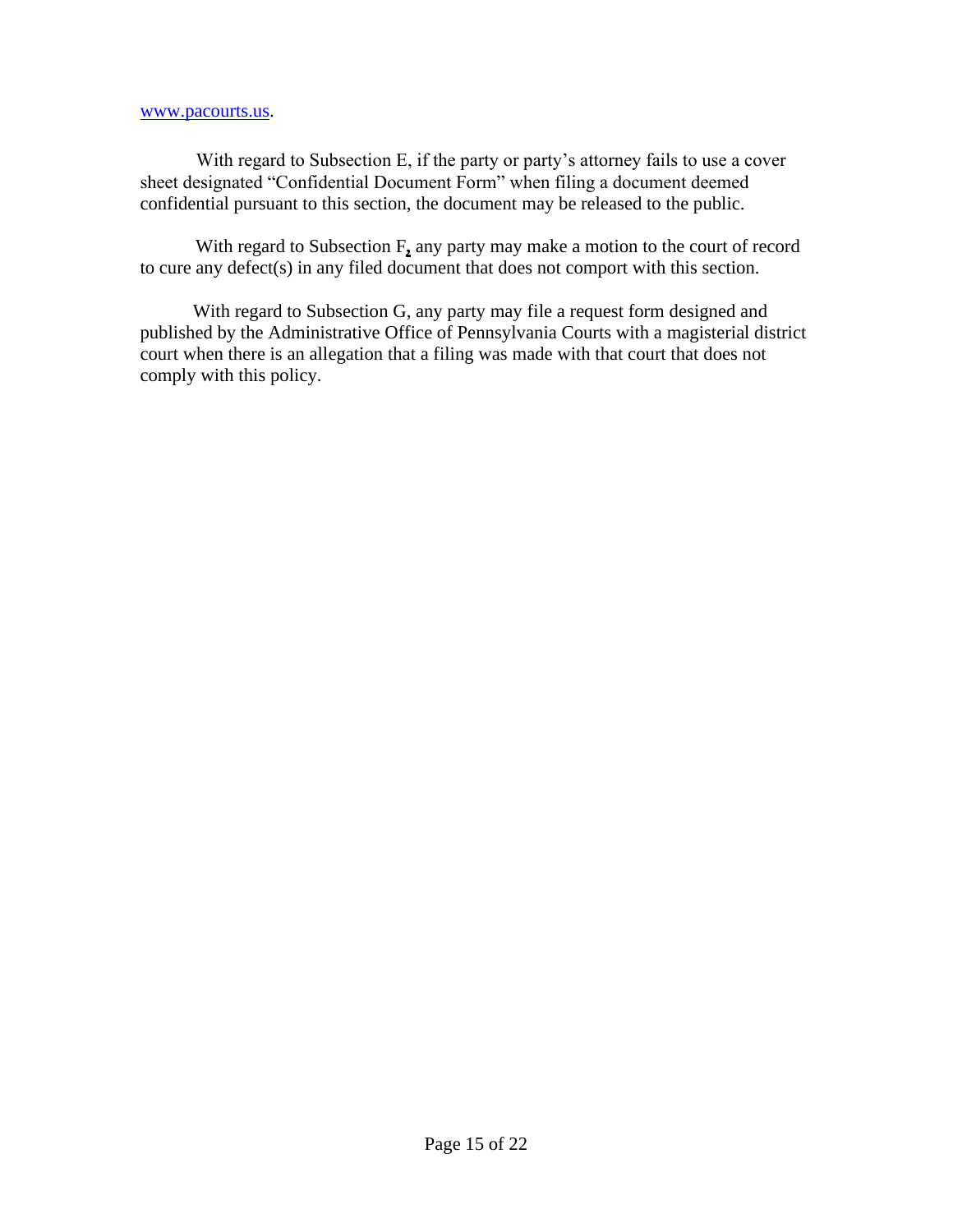### **Section 9.0 Limits on Public Access to Case Records at a Court Facility**

The following information shall not be accessible by the public at a court facility:

- A. Case records in proceedings under 20 Pa.C.S. § 711(9), including but not limited to case records with regard to issues concerning recordation of birth and birth records, the alteration, amendment, or modification of such birth records, and the right to obtain a certified copy of the same, except for the docket and any court order or opinion;
- B. Case records concerning incapacity proceedings filed pursuant to 20 Pa.C.S. §§ 5501-5555, except for the docket and any final decree adjudicating a person as incapacitated;
- C. Any Confidential Information Form **[or any Unredacted Version of any document]** as set forth in Section 7.0;
- D. Any document filed with a Confidential Document Form as set forth in Section 8.0;
- E. Information sealed or protected pursuant to court order;
- F. Information to which access is otherwise restricted by federal law, state law, or state court rule; and
- G. Information presenting a risk to personal security, personal privacy, or the fair, impartial and orderly administration of justice, as determined by the Court Administrator of Pennsylvania with the approval of the Chief Justice. The Court Administrator shall publish notification of such determinations in the *Pennsylvania Bulletin* and on the Unified Judicial System's website.

#### H. **The Unredacted Version of any document filed in accordance with prior versions of this policy.**

#### **COMMENTARY**

Unless constrained by applicable authority, court personnel and jurists are advised to refrain from inserting confidential information in or attaching confidential documents to court-generated case records (e.g., orders, notices) when inclusion of such information is not essential to the resolution of litigation, appropriate to further the establishment of precedent or the development of law, or necessary for administrative purposes. For example, if a court's opinion contains confidential information and, therefore, must be sealed or heavily redacted to avoid release of such information, this could impede the public's access to court records and ability to understand the court's decision.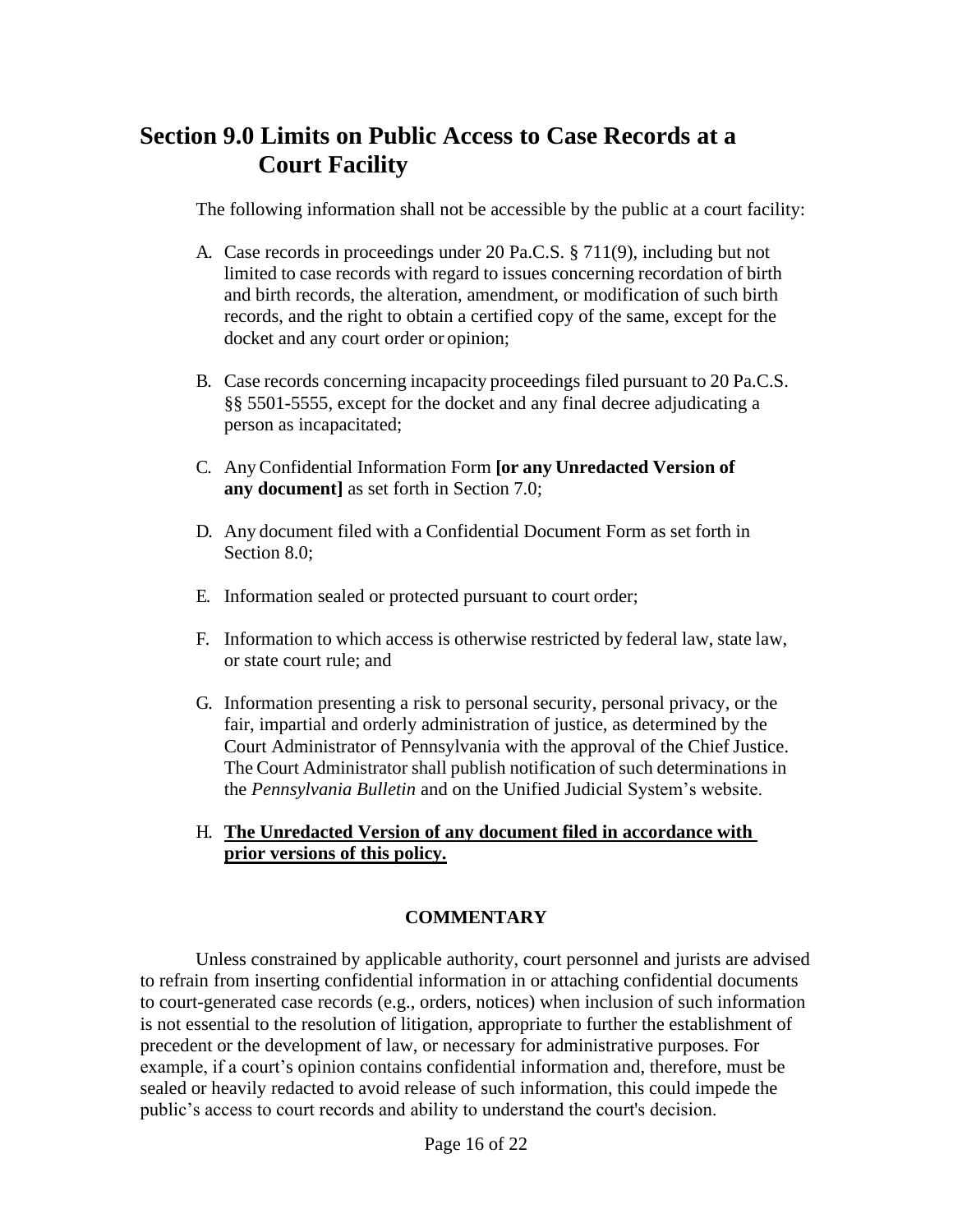With respect to Subsection F, Pennsylvania Rule of Appellate Procedure 104(a), Pa.R.A.P. 104(a), provides that the appellate courts may make and amend rules of court governing their practice. The Administrative Office of Pennsylvania Courts shall from time to time publish a list of applicable authorities that restrict public access to court records or information. This list shall be published on the Unified Judicial System's website and in the *Pennsylvania Bulletin*. In addition, all custodians shall post this list in their respective court facilities in areas accessible to the public and on the custodians' websites.

With respect to Subsection G, the Administrative Office of Pennsylvania Courts shall include any such determinations in the list of applicable authorities referenced above. The same provision appears in the *Electronic Case Record Public Access Policy of the Unified Judicial System of Pennsylvania*. The provision is intended to be a safety valve to address a future, extraordinary, unknown issue of statewide importance that might escape timely redress otherwise. It cannot be used by parties or courts in an individual case.

**With regard to Subsection H, the policy was amended in 2021 to implement the Confidential Information Form as the single statewide method to safeguard the information identified in Subsection A. Prior to this amendment, an appellate or trial court could permit the filing of any document in two versions, a "Redacted Version" and "Unredacted Version," rather than require the use of the Confidential Information Form.**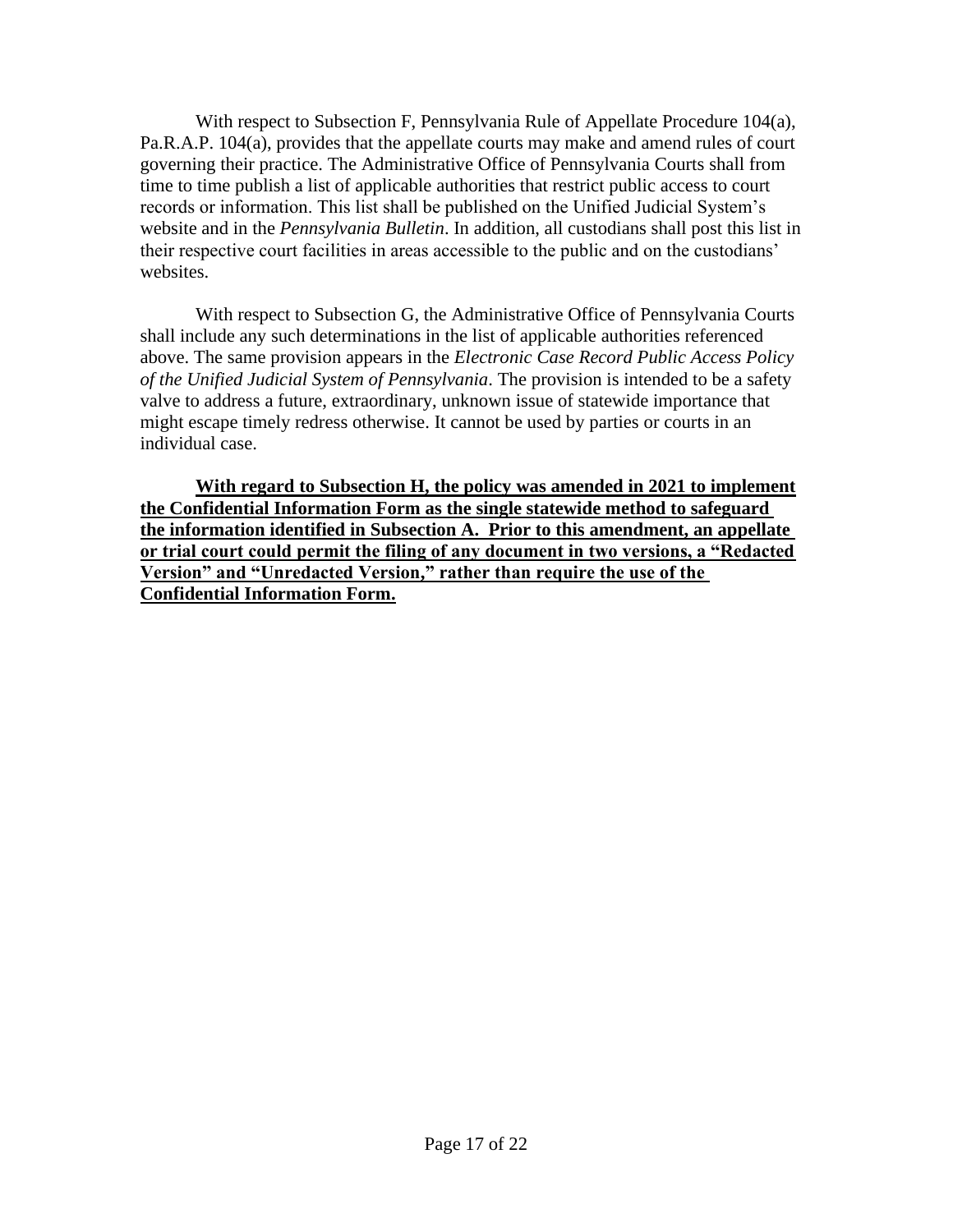### **Section 10.0 Limits on Remote Access to Case Records**

- A. The following information shall not be remotely accessible by the public:
	- 1. The information set forth in Section 9.0;
	- 2. In criminal cases, information that either specifically identifies or from which the identity of jurors, witnesses (other than expert witnesses), or victims could be ascertained, including names, addresses and phone numbers;
	- 3. Transcripts lodged of record, excepting portions of transcripts when attached to a document filed with the court;
	- 4. *In Forma Pauperis* petitions;
	- 5. Case records in family court actions as defined in Pa.R.C.P. No. 1931(a), except for dockets, court orders and opinions;
	- 6. Case records in actions governed by the Probate, Estates and Fiduciaries Code, Adult Protective Services Act and the Older Adult Protective Services Act, except for dockets, court orders and opinions; and
	- 7. Original and reproduced records filed in the Supreme Court, Superior Court or Commonwealth Court as set forth in Pa.R.A.P. 1921, 1951, 2151, 2152, and 2156.
- B. With respect to Subsections A(5) and A(6), unless otherwise restricted pursuant to applicable authority, dockets available remotely shall contain only the following information:
	- 1. A party's name;
	- 2. The city, state, and ZIP code of a party's address;
	- 3. Counsel of record's name and address;
	- 4. Docket number;
	- 5. Docket entries indicating generally what actions have been taken or are scheduled in a case;
	- 6. Court orders and opinions;
	- 7. Filing date of the case; and
	- 8. Case type.
- C. Case records remotely accessible by the public prior to the effective date of this policy shall be exempt from this section.

#### **COMMENTARY**

Remote access to the electronic case record information residing in the Pennsylvania Appellate Court Case Management System (PACMS), the Common Pleas Case Management System (CPCMS) and the Magisterial District Judges System (MDJS) is provided via web dockets, available on [https://ujsportal.pacourts.us/,](https://ujsportal.pacourts.us/) and is governed by the *Electronic Case Record Public Access Policy of the Unified Judicial System of Pennsylvania.*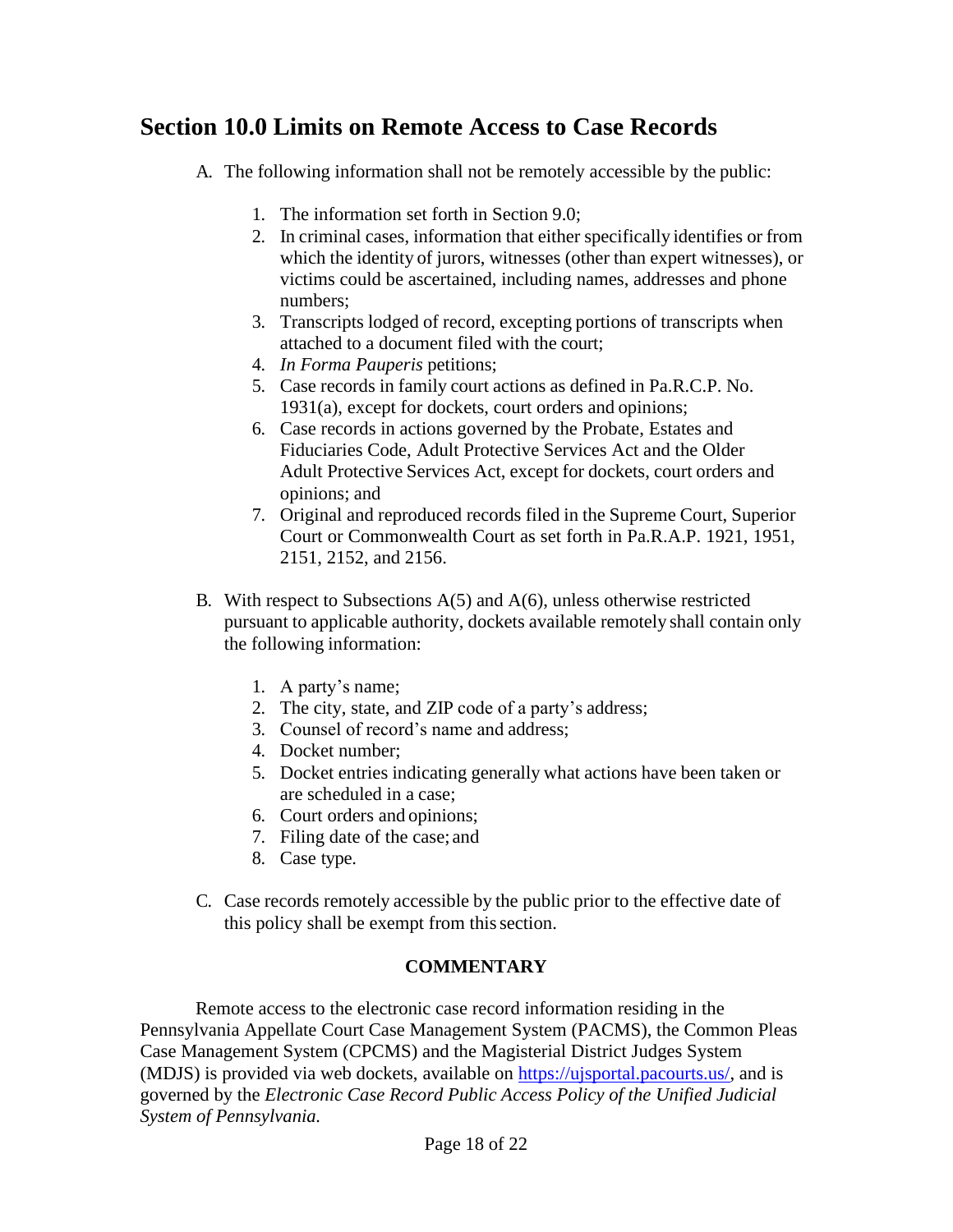Depending upon individual court resources, some courts have posted online docket information concerning civil matters. If a court elects to post online docket information concerning family court actions and actions governed by the Probate, Estates and Fiduciaries Code, Adult Protective Services Act and the Older Adult Protective Services Act, the docket may only include the information set forth in Subsection B. This information will provide the public with an overview of the case, its proceedings and other pertinent details, including the court's decision. Release of such information will enhance the public's trust and confidence in the courts by increasing awareness of the procedures utilized to adjudicate the claims before the courts**,** as well as the material relied upon in reaching determinations. This provision does not impact what information is maintained on the docket available at the court facility.

Access to portions of transcripts when attached to a document filed with the court in family court actions is governed by Subsection A(5). While Pa.R.C.P. No. 1931 is suspended in most judicial districts, the reference to the rule is merely for definitional purposes.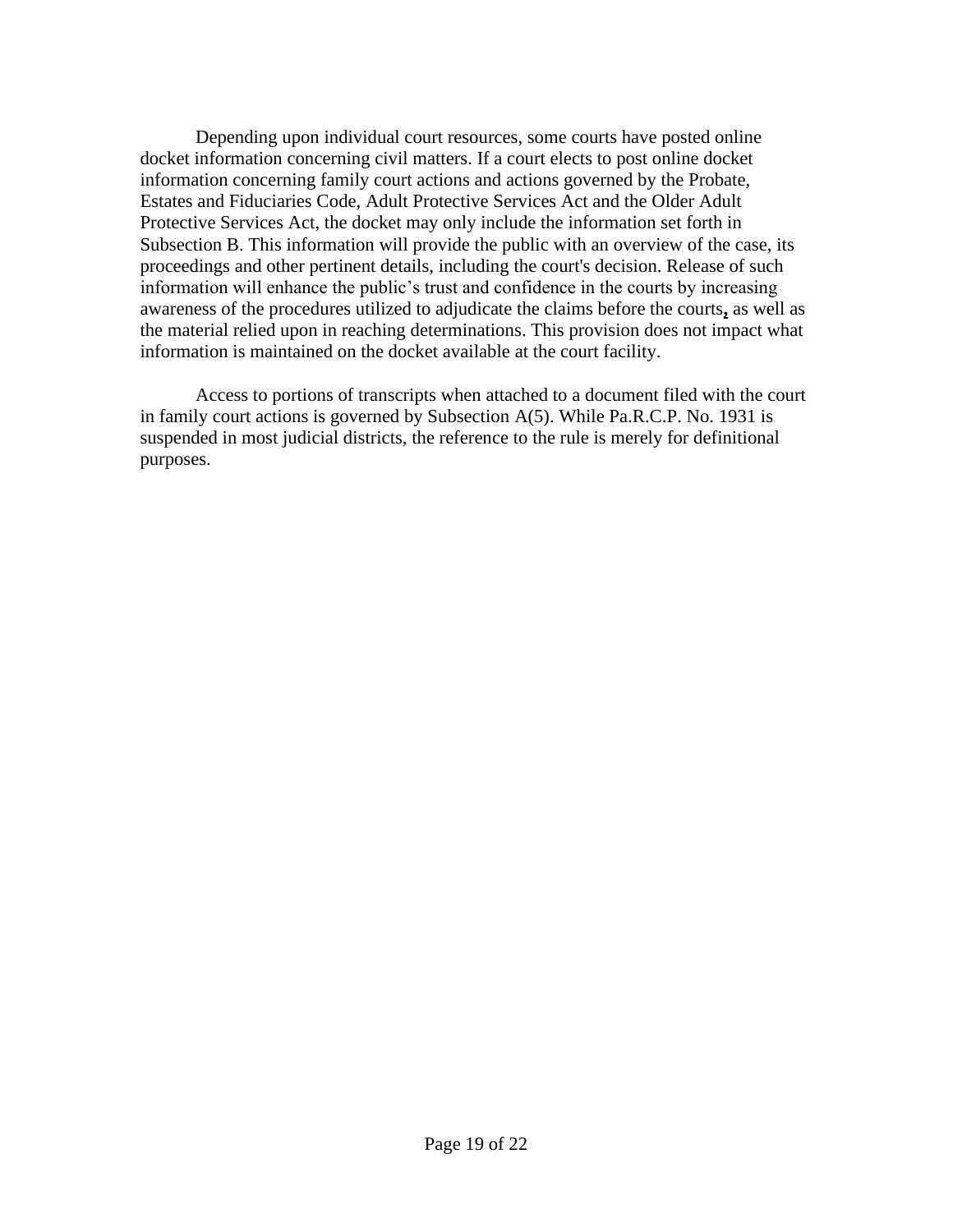## **Section 11.0 Correcting Clerical Errors in Case Records**

- A. A party, or the party's attorney, seeking to correct a clerical error in a case record may submit a written request for correction.
	- 1. A request to correct a clerical error in a case record of the Supreme Court, Superior Court**,** or Commonwealth Court shall be submitted to the prothonotary of the proper appellate court.
	- 2. A request to correct a clerical error in a case record of a court of common pleas, the Philadelphia Municipal Court, or a magisterial district court shall be submitted to the applicable custodian.
- B. The request shall be made on a form designed and published by the Administrative Office of Pennsylvania Courts.
- C. The requestor shall specifically set forth on the request form the information that is alleged to be a clerical error and shall provide sufficient facts, including supporting documentation, that corroborate the requestor's allegation that the information in question is in error.
- D. The requestor shall provide copies of the request to all parties to the case.
- E. Within 10 business days of receipt of a request, the custodian shall respond in writing to the requestor and all parties to the case in one of the following manners:
	- 1. The request does not contain sufficient information and facts to determine what information is alleged to be in error, and no further action will be taken on the request.
	- 2. The request does not concern a case record that is covered by this policy, and no further action will be taken on the request.
	- 3. A clerical error does exist in the case record and the information in question has been corrected.
	- 4. A clerical error does not exist in the case record.
	- 5. The request has been received and an additional period not exceeding 30 business days is necessary to complete a review of the request.
- F. A requestor may seek review of the custodian's response under Subsections E(1)-(4) within 10 business days of the mailing date of the response.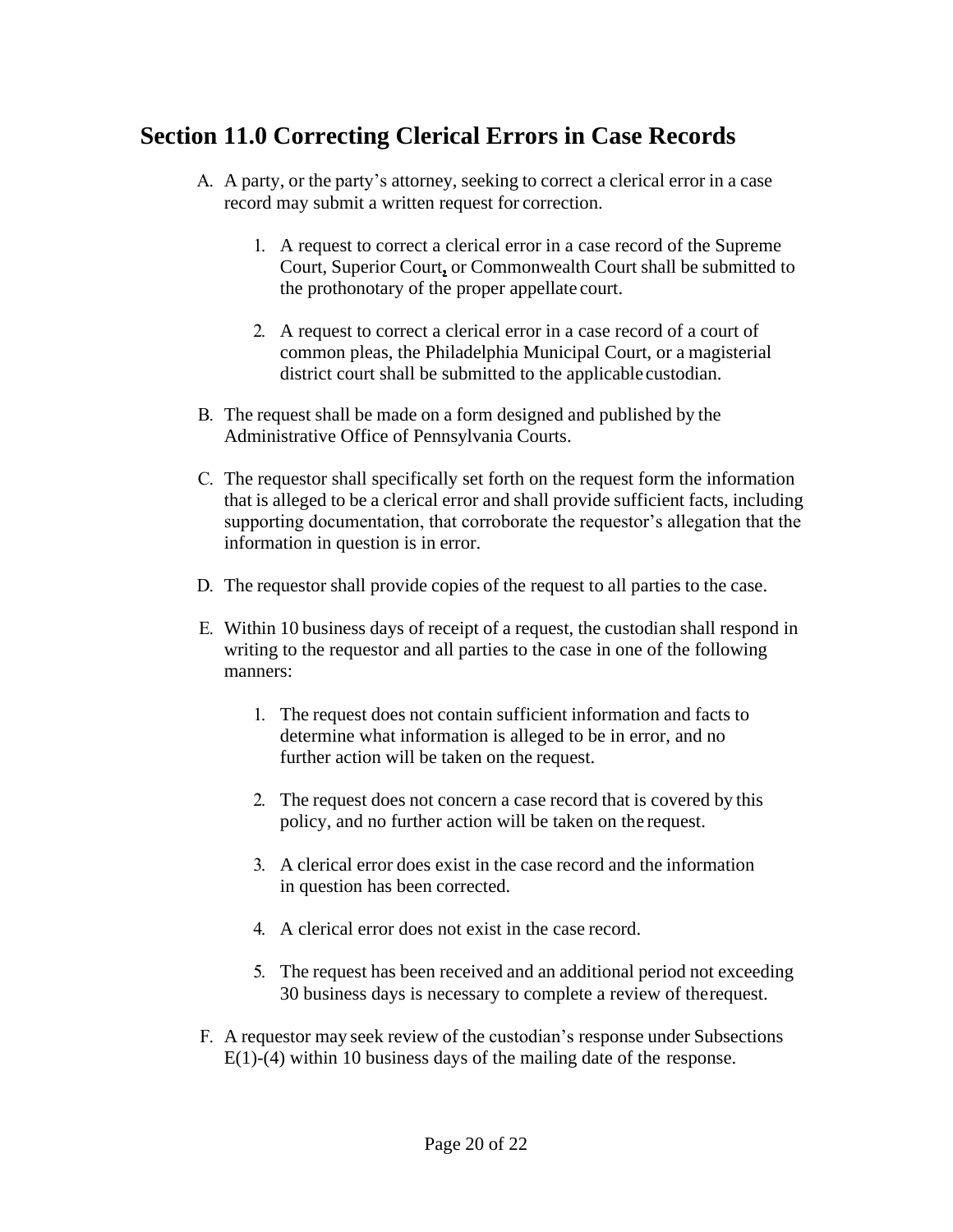- 1. The request for review shall be submitted on a form that is designed and published by the Administrative Office of Pennsylvania Courts.
- 2. The request shall be reviewed by the judge(s) who presided over the case. However, if the request for review concerns a magisterial district court's decision, it shall be reviewed by the president judge or his/her designee.

#### **COMMENTARY**

Case records are as susceptible to clerical errors and omissions as any other public record. The power of the court to correct errors in its own records is inherent. *E.g.,* Jackson v. Hendrick, 746 A.2d 574 (Pa. 2000). It is important to emphasize that this section does not provide a party who is dissatisfied with a court's decision, ruling or judgment a new avenue to appeal the same by merely alleging there is an error in the court's decision, ruling or judgment. Rather, this section permits a party to "fix" information that appears in a case record which is not, for one reason or another, correct.

Particularly in the context of Internet publication of court records, a streamlined process is appropriate for addressing clerical errors to allow for prompt resolution of oversights and omissions. For example, to the extent that a docket in a court's case management system incorrectly reflects a court's order, or a scanning error occurred with regard to an uploaded document, such clerical inaccuracies may be promptly corrected by the appropriate court staff, upon notification, without a court order. Since 2007, the *Electronic Case Record Public Access Policy of the Unified Judicial System of Pennsylvania* has provided a similar procedure for any errors maintained on the web docket sheets of the PACMS, CPCMS and MDJS. The procedure has successfully addressed clerical errors on docket entries in a timely and administratively simple manner.

A party or party's attorney is not required to utilize the procedures set forth in this section before making a formal motion for correction of a case record in the first instance. Alleged inaccuracies in orders and judgments themselves must be brought to the attention of the court in accordance with existing procedures.

This section is not intended to provide relief for a party's or attorney's failure to comply with Sections 7.0 and 8.0 of this policy. Sections 7.0 and 8.0 already provide for remedial action in the event that non-compliance occurs.

With respect to this section, a custodian includes, but is not limited to, the county prothonotaries, clerks of orphans' court, clerks of the court, and magisterial district judges.

A log of all corrections made pursuant to this section may be maintained by the custodian, so that there is a record if an objection is made in the future. Such a log should remain confidential. It is suggested that custodians include a registry entry on the case docket when a request is received and a response is issued.